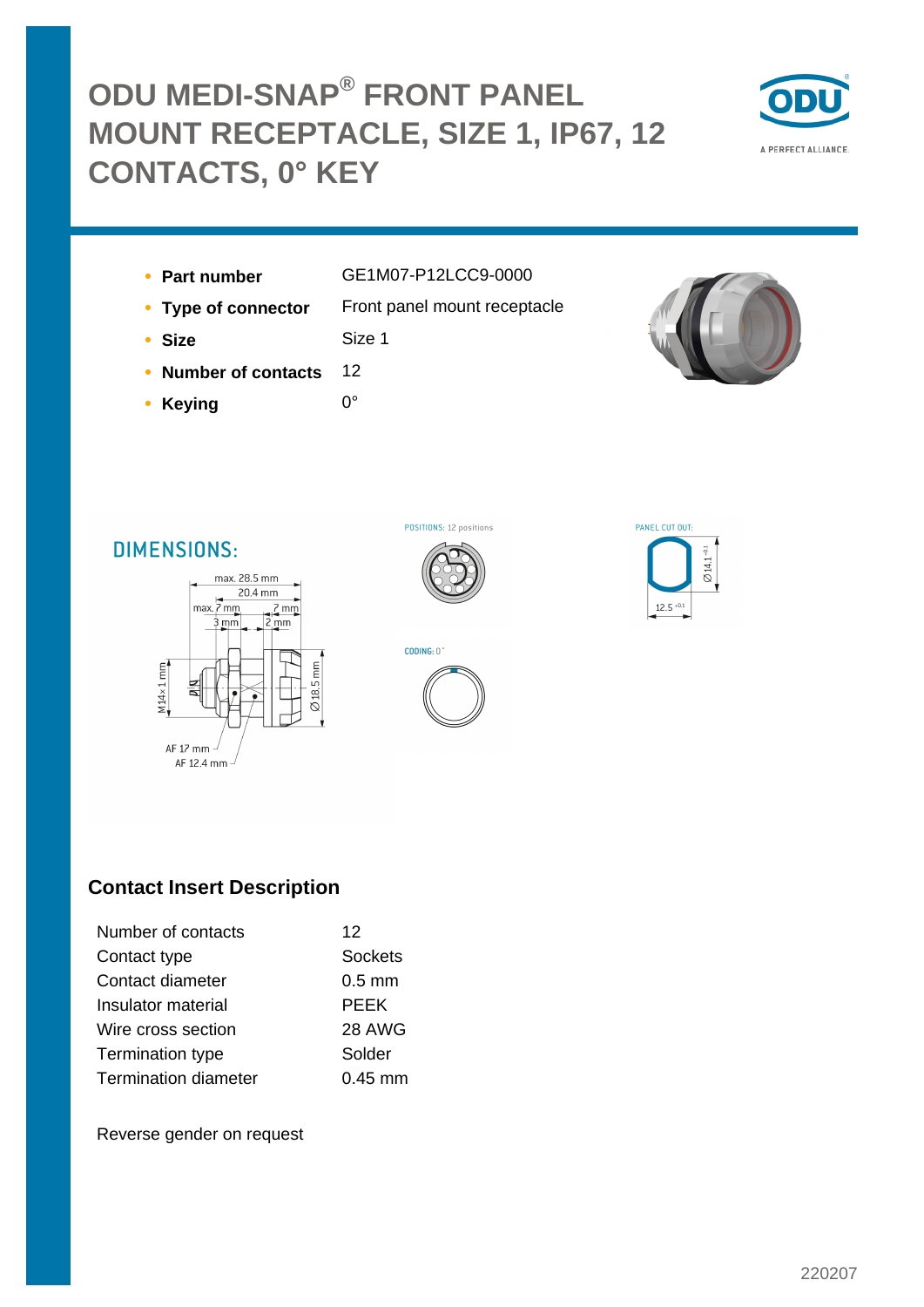

#### **Technical information**

| Max. creepage and air clearance 0.5 mm |             |                                            |
|----------------------------------------|-------------|--------------------------------------------|
| distance                               | (Contact to |                                            |
|                                        | contact)    |                                            |
| Nominal current single contact         | 4 A         | IEC 60512-5-2:2002 (DIN EN 60512-5-2:2003) |
| Nominal current insert (per            | 2.2A        | VDE 0298-4:2003                            |
| individual contact)                    |             |                                            |
| Test voltage                           | $1,2$ kV DC | SAE AS 13441:1998 method 3001.1            |

All shown connectors are rated to a safety extra low voltage (SELV) of less than 50 V AC / 75 V DC, according to IEC 61140:2016 (VDE 0140-1:2016) Protection against electric shock - Common aspects for installation and equipment. In case other standards rule a specific use of the connector, the application specific safety criteria shall be considered first. In this context, lower voltage ratings may be valid. Warning: Danger to life for operating voltages above 50 V AC / 120 V DC!

#### **Mechanical and Environmental data**

| Degree of protection* | IP67                               |
|-----------------------|------------------------------------|
| Operating temperature | $-50^{\circ}$ C - 120 $^{\circ}$ C |
| Mating cycles         | 5000                               |

\*IP64 mated with style 4 connector; IP67 mated with Break-Away Plug style 5 in potted/overmolded version